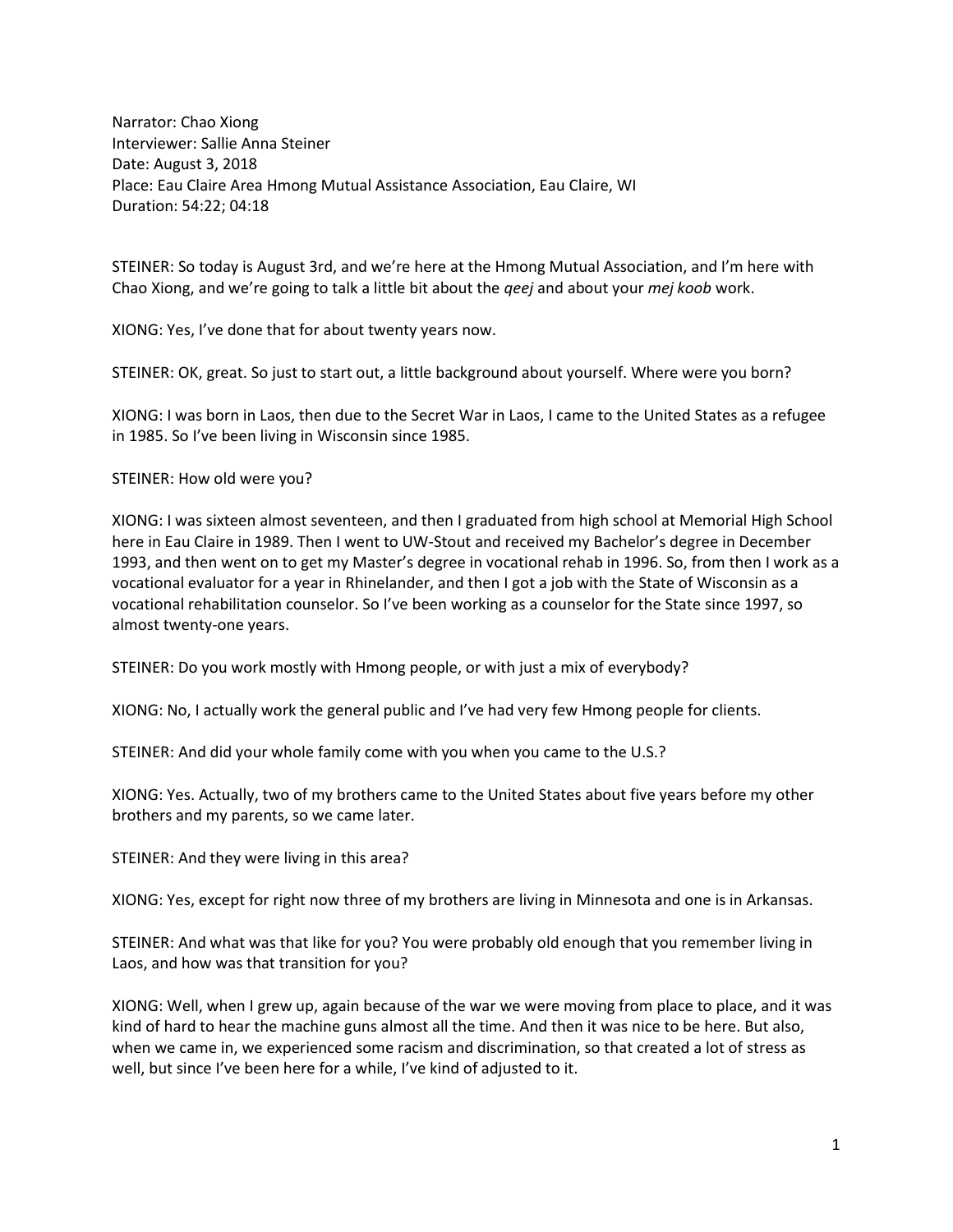STEINER: Have you seen that change over time, or do you still experience that?

XIONG: I think that has changed quite a bit. There's one time that my dad and I were walking down Barstow Street, and there were kids that spit on my dad's face, and that wasn't really good. You know, in our culture, we're supposed to respect the elders, but when we came here, the stuff happened to our elders, and it was hard. But I haven't seen anything like that lately.

STEINER: How about back in Laos, is there a lot of ethnic conflict between the Hmong people and Lao people, or …

XIONG: Well you know, when I grew up, it was just kids, and basically I grew up during the war, so I didn't have a chance to go to school or anything like that, and I didn't have a chance to live with other ethnic groups. But what I've heard from my brothers and my parents, there were conflicts between the Laotian people and the Hmong people, too. So when you go to the cities, it's basically mainly the Laotian people, and there were problems, too.

STEINER: How was it when you were growing up, trying to practice your culture when you were on the run? Perhaps that was all you knew, how did your parents and family try to keep traditions alive even though you were moving from place to place?

XIONG: Well, wherever we go, there are Hmong people who practice those things, and these are things that are necessary, so they just keep doing it. Back then, there weren't many people who could do these things, so maybe a village there were just a few people who know how to do that. The learning process is difficult, and most of the people who did these things back in Laos, they did not know how to read or write, so basically you have to memorize what your instructors say, you don't have anything written.

STEINER: Oral tradition.

XIONG: Right, or don't have anything to record. So it was harder, and not too many people learn these things. But here in the U.S., it's a little bit easier because you can put it in writing or record it and listen to it, and that way it helps.

STEINER: Did you have a sense when you were growing up in Laos of your culture being something that grounded you through these experiences you're having of war, was that something about your identity that was important to you at the time?

XIONG: Oh, it has been always important to me and the Hmong people. What they do may not be a good practice in this country, but back then what the elders do is we always respect them, that's an important thing for us to learn.

STEINER: What are some of the things that you've seen change the most in coming from Laos to the U.S.?

XIONG: You know back in Laos, for example, if somebody dies, then you can do the funeral services right away. But now because we all work, and because of the limited space, if somebody dies we may not be able to do their funeral services right away, so we have to wait for weeks or months before we can do that. So that's a big change. Also, back in Laos, we sacrifice animals when somebody dies for that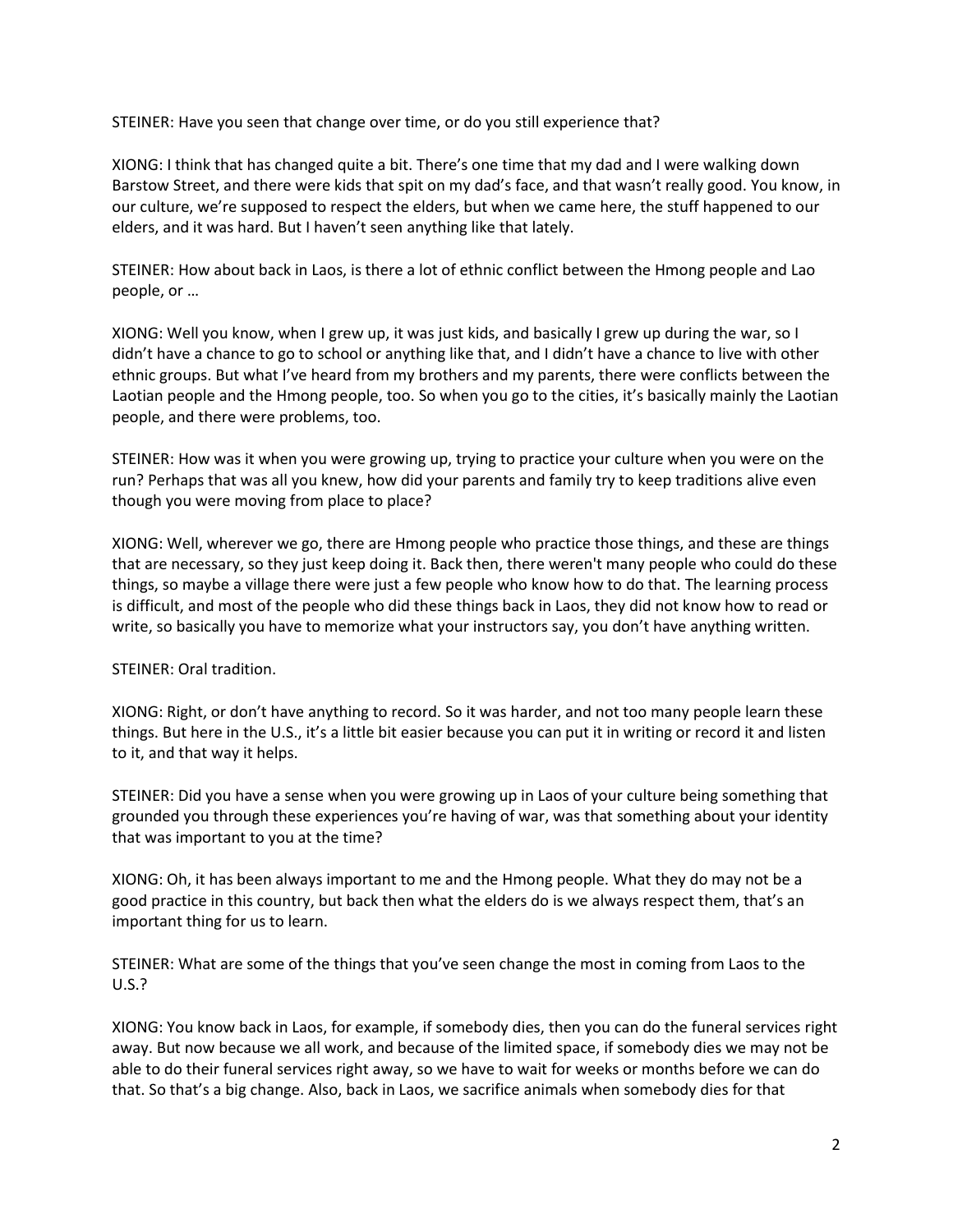person, but now we try to eliminate some of those, reduce the number of animals that we kill for that funeral. We changed the funeral to usually we open on Friday and bury on Monday, the next week. So we spend three good days, two good days, and two and a half days doing that.

STEINER: Do you see a lot of the younger people learning these ways, like these traditions of burying, or do you see these things falling by the wayside or changing?

XIONG: There are a number of people that change, but I think the majority still do these things that we are doing. The details may be a little bit different, or less activities, but we still do the same way, I guess, and there are still people that are interested in doing these, especially because there are technology, recording devices, we can put these things in writing. The younger generations actually learn these things quickly, and they like it because they can use it for their own funeral, or New Years events, or any events. So, they can use it as a talent, not just for the funeral services.

STEINER: So can you tell me a little about some of these rituals that you've facilitated? You said that you *mej koob*, but do you facilitate funerals as well, or?

XIONG: Well, for funerals, I learn the process we call soul guide. Have you heard about that? It's when you die, we lead the soul back to the grandparents. So I learned that in 1999. I haven't done that much, it's really my choice that I chose not to do that. It's a very long song, a long process. It's about three or four hours in length, so I just decided not to do that. I did it once, but…

STEINER: What is the goal, or what is the process of it. You guide the soul back to its original home?

XIONG: Yeah, to the ancestor. So for example, when somebody dies in Eau Claire, we would... when you lived, you use water, food in the city of Eau Claire, so when you die, you have to pay those back. So wherever you live, we have to go step by step and go all the way back until the city where you were born, and then from there we'll send your soul back to your ancestors.

STEINER: So origin is important in Hmong culture, your origin is important, where you were born and…

XIONG: Right.

STEINER: And is that something that's been, since a lot of Hmong people have moved around a lot and been displaced and stuff, has that complicated that ritual?

XIONG: Yeah, well you got to know where you moved around, so that when you die they can guide you back. So if you live in Eau Claire for ten years, and then you move to Wausau for ten years, and then come back to Eau Claire, they still guide you from Eau Claire to Wausau and then back to Eau Claire, and then wherever you lived after that.

STEINER: It seems like that ritual is really tied to place.

XIONG: Yes, places where you lived, and wherever you're born, we believe that when you need to go back and get the placenta [in Hmong]. So wherever you were born, you have to go back and get that before you can go back to your ancestors.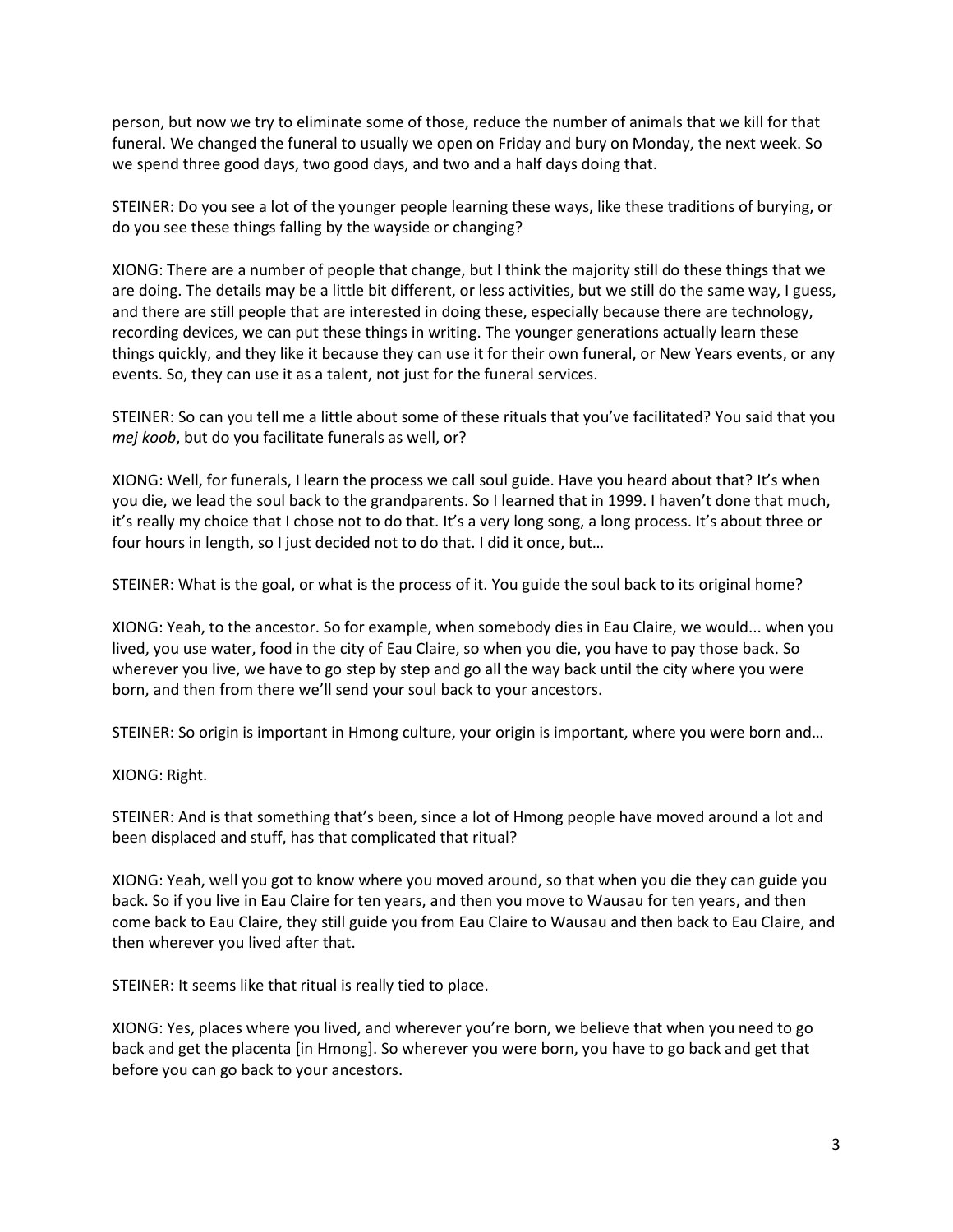STEINER: So when you are born, they bury that somewhere?

XIONG: Yes, they bury it in the house. If I remember correctly, for the guide they bury the placenta in the house, so when you die you have to go back and get that before you go back to the ancestors.

STEINER: So do they mean like spiritually you have to go back and get it?

XIONG: Right, just your soul.

STEINER: If you could go back physically to the house, would they go get that?

XIONG: No.

STEINER: OK, just the spiritual idea. And you said you facilitated that once?

XIONG: Just once, yes.

STEINER: And who did you do it for?

XIONG: There was a kid that died in La Crosse and they took him over here for his funeral, so I did that back in, I believe it was 2000 or 2001.

STEINER: Interesting. And does that involve the *qeej*?

XIONG: No, it's basically the words.

STEINER: A chant.

XIONG: Yes. And this *qeej*, I just learned this recently. I just always liked that when I was young, but I haven't had the opportunity to learn it. So I believe I started learning that in 2014, and then I finished the basics in 2016.

STEINER: Who did you learn from?

XIONG: From a cousin. He's a very patient instructor, otherwise I wouldn't be able to learn. We started with close to twenty people, and only three of us finished. So the older guys like me, they all quit, and I was the only one that finished.

STEINER: Is it electric?

XIONG: Yes, this is like if you put a mic in it, and you can put speakers in it also.

STEINER: Oh, interesting. Well, I guess we can talk about that a little bit since it's here.

XIONG: So this is the *qeej*. As you probably know, we migrated from China years ago in the 1800s to Laos, and so actually if we were in China, Thailand, Vietnam, Laos, wherever you go you see people carrying these that are Hmong people. So this is a symbolic instrument for the Hmong people. Years ago,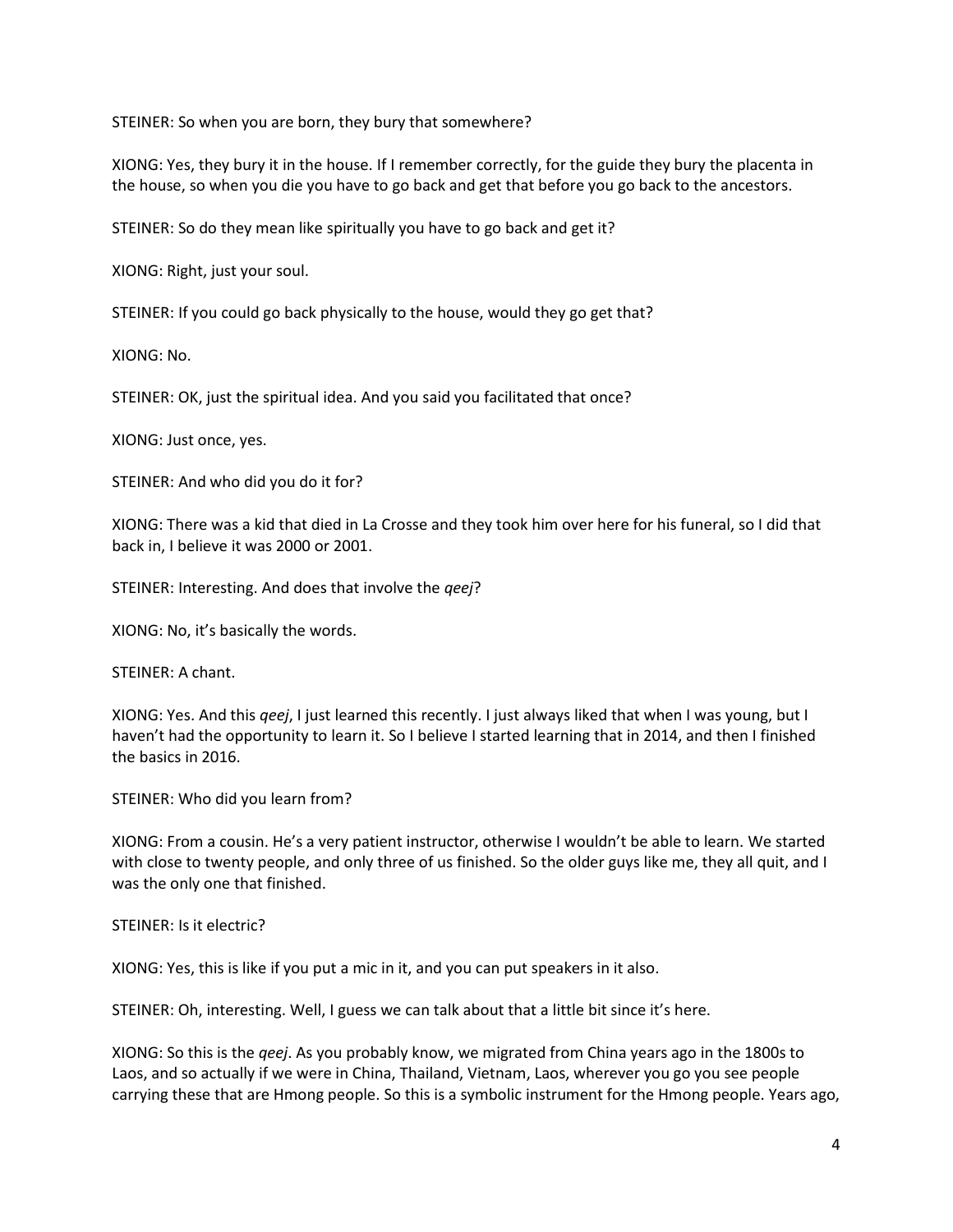they use it for, or I guess these days it depends on where you live, they use it for New Year's celebration, funeral services, sometimes they use it for weddings. But here in the United States, I haven't seen anybody use it for weddings anymore, it's mainly for funeral services, and sometimes like New Year's celebrations and things like that. Again, this is one of the things that we use in funerals to send the dead person's soul back to the ancestors. It's kind of similar to what I said before, but this is *qeej*, the other one is basically I just guide it with song.

STEINER: I've heard that *qeej* is a way of playing it where you're talking through it.

XIONG: Yeah, it has meaning when you talk into it. It's the same as what I said before, but that one also takes probably four good hours to finish, too, when somebody dies.

STEINER: To finish the song?

XIONG: The song that send them back to the ancestors.

STEINER: That's a long song!

XIONG: Yes, it's a hard one.

STEINER: Have you ever tried to play something like that?

XIONG: No, not yet.

STEINER: Maybe someday.

XIONG: Yeah, I just play the short one, like maybe 45 minutes to 1 hour.

STEINER: That's still long.

XIONG: Yeah, if you carry that and blow it back and forth, it's hard. Also, it's not something that's easy to learn, too.

STEINER: Where was this one made?

XIONG: This was made in Laos. I went to visit Laos in 2014, and I bought it from there. It was \$500. So these things can cost between \$500 to \$1200, depending on the quality and the size.

STEINER: Was that your first time going back to Laos since you came?

XIONG: I have gone four times.

STEINER: Has life there changed a lot for Hmong people?

XIONG: I think there have been a lot of changes. For example, as I mentioned before, there were mainly Laotian people living in the cities, but now when I went back, there are a lot of Hmong people that live in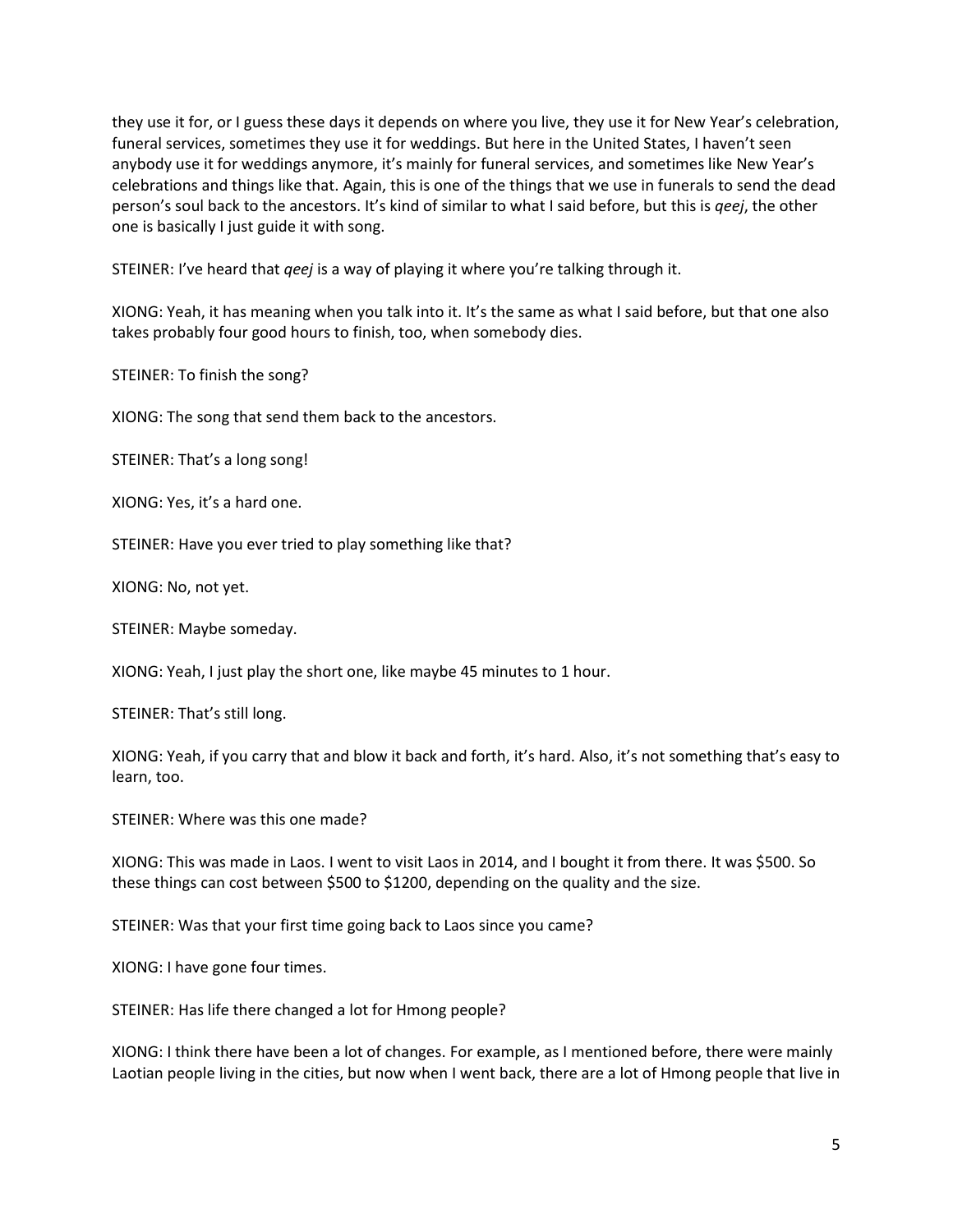the cities, too. So they have changed, but they are still living in the mountains like we used to do, where there's farming, and daily living--some of it is still the same as we were before.

STEINER: Do you still have family back there?

XIONG: I got a few families and cousins over there.

STEINER: So I noticed you have some interesting stickers on your *qeej*. I wonder what those are?

XIONG: I love hunting and stuff like that, so I just decorated it, that way I know it's mine!

STEINER: That's awesome, can I take a picture? What do you hunt?

XIONG: I do squirrel hunting and deer hunting.

STEINER: Oh, OK. Did you hunt back in Laos, too?

XIONG: In Laos I was too little! [Laughter]

STEINER: Oh, OK!

XIONG: So these *qeejs* here have six of these bamboo, and each of these has a blade that make the sounds. This bigger one has three blades in it. They are made of tin.

STEINER: Oh, interesting. Would you care to play something for me, would you be able to do that?

XIONG: Oh, sure. I can do that, no problem.

STEINER: Would you mind if I filmed you playing?

XIONG: Oh sure, no problem. I'm not very good, like the masters [laughter], but I'm a rookie. Plus, you know when you learn these things, when you are old age, your fingers just don't cooperate that well anymore!

STEINER: Yes, it's interesting to see.

XIONG: [Playing *qeej* 20:58 to 24:06] So it's just a simple.

STEINER: Beautiful! Does that song have any particular meaning to it?

XIONG: It's basically like a girlfriend and boyfriend are dating from a long distance, and then the guy missed the girlfriend so much that he commits suicide. So then the guy who blow the *qeej*, come and blow that *qeej* to send that guy to heaven, I guess.

STEINER: Interesting. Is that one of those songs where you're sort of talking through the *qeej*?

XIONG: Right.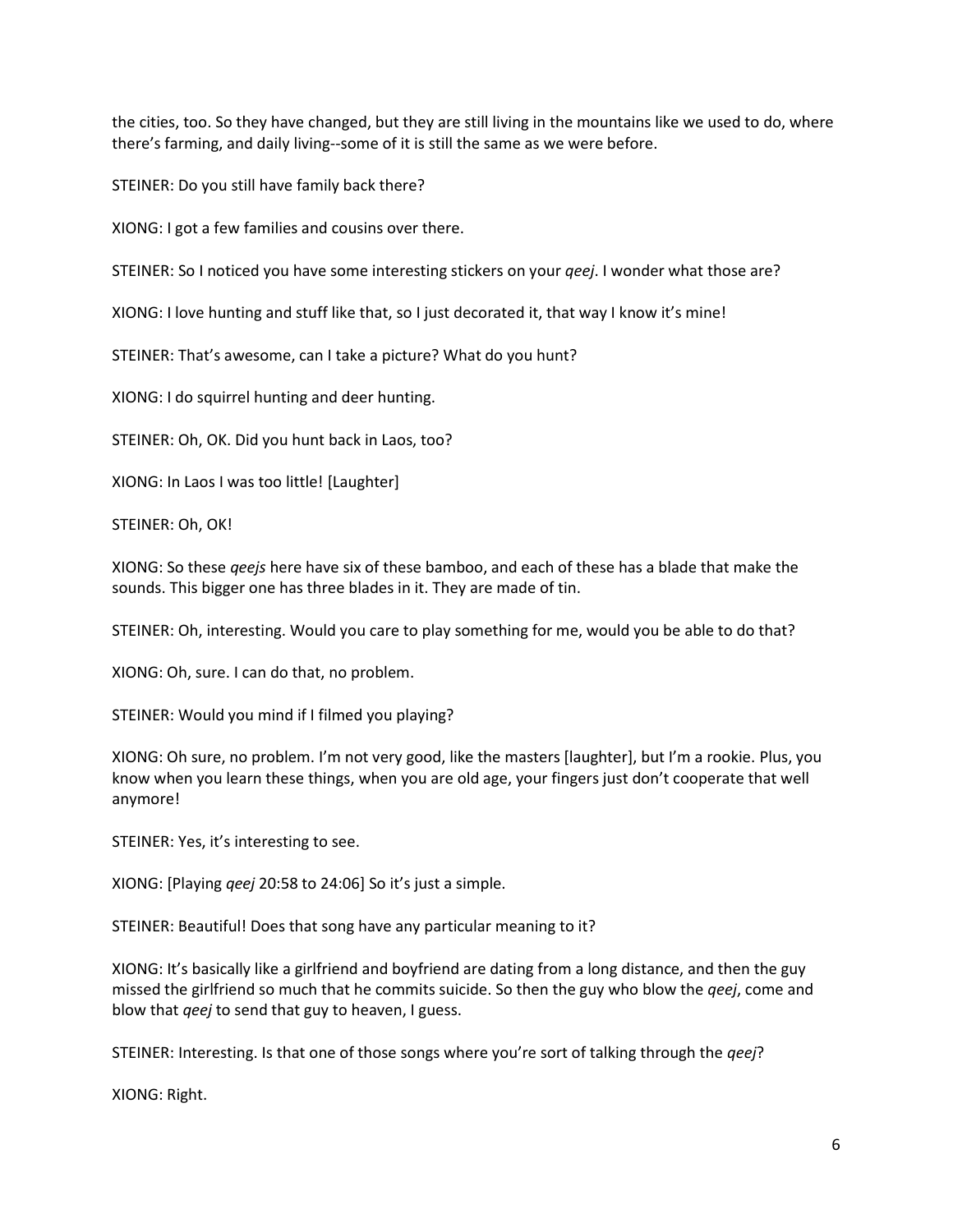STEINER: Interesting. I noticed also when you play that you sort of pace, is that part of the piece?

XIONG: You're supposed to move around, but I'm not good at that, so I just kind of move a little bit [Laughter].

STEINER: But that's common?

XIONG: Yes, that's common. If you just stay in one spot, it doesn't look good.

STEINER: I see. Have you taught anyone else, like your kids?

XIONG: No, my kids don't like this yet. I tried to teach them, and they don't like it.

STEINER: What do you think they don't like about it?

XIONG: I don't know.

STEINER: Not appealing yet?

XIONG: No.

STEINER: Interesting. Are there any other Hmong instruments that are common?

XIONG: For things like dating, and things like that, they have *xim xaus*, *ncas* and things like that, too.

STEINER: OK, and those are used for dating?

XIONG: They are used for dating. They are not as big as this one, and I don't know how to play those.

STEINER: OK, are those wind instruments?

XIONG: Yeah, kind of similar.

STEINER: It seems like a lot of the music is centered around dating and courtship, like you said that song was about a guy who was in love. Is that common, like music is a thing to use in a courtship rituals in Hmong culture?

XIONG: Yes, the other ones are for dating, but these [gestures to *qeej*] are basically for funerals. Because the person dies, and they do the celebration and they use the *qeej*. It's dating, but the end result is death, so [Laughter]...

STEINER: Send the bereaved soul of the lover back to heaven.

XIONG: Yes.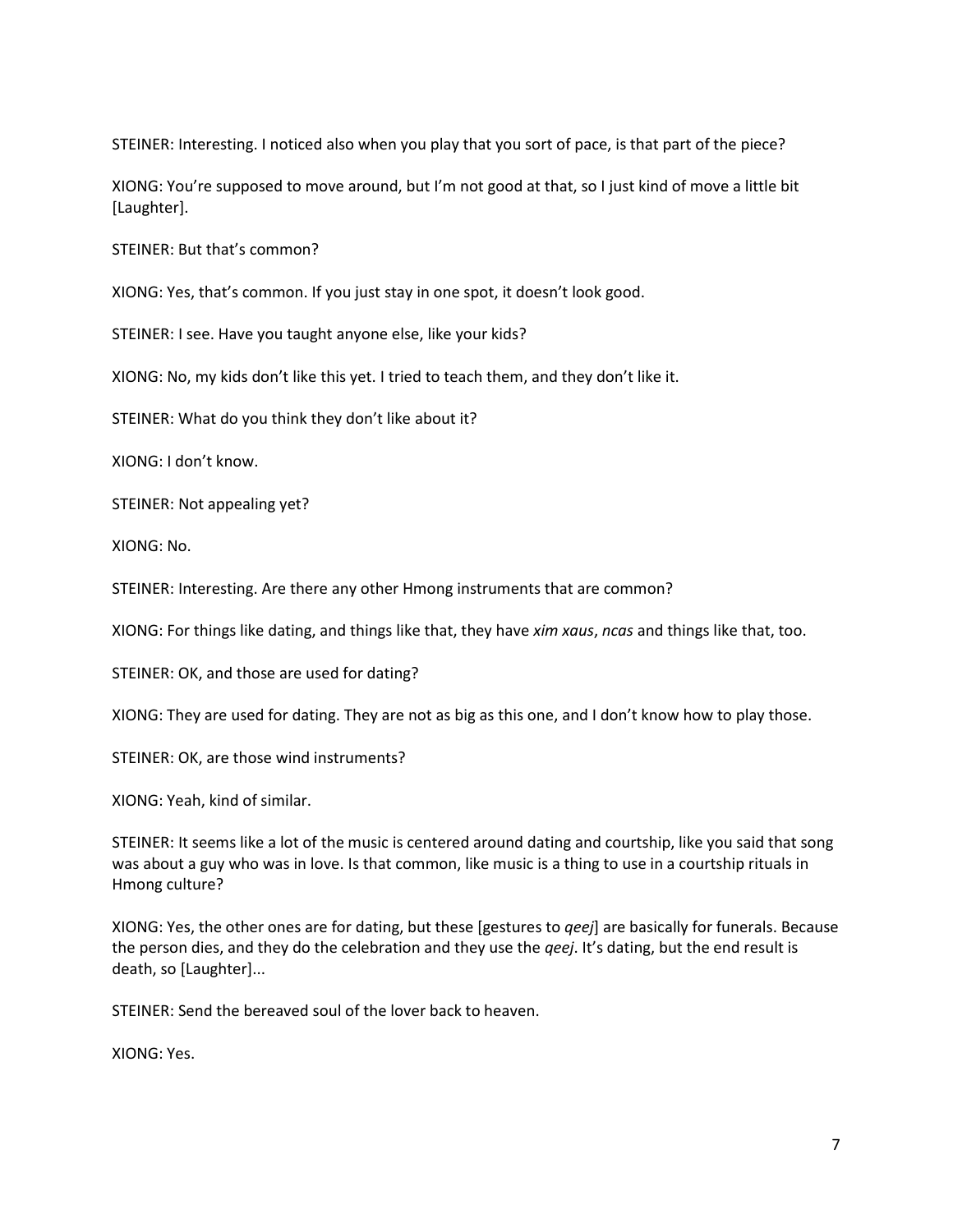STEINER: Speaking of dating, can you tell me about your work as a *mej koob*? Can you tell me how you got started and involved with that?

XIONG: How did I get involved to become a *mej koob*? Well, you cannot really complete a marriage, a wedding without the *mej koob*. The *mej koob* are the negotiators. We need negotiators for the girl's parents' side, and then, too, for the boy's parents' side. Those are more like negotiators, or messengers, or mediators. So those people really communicate back and forth between those two clans.

STEINER: So you have one *mej koob* represent…

XIONG: Two for the woman's side, and two for the guy's.

STEINER: And are they negotiating dowry?

XIONG: Dowry, or any past issues with previous marriage. They tend to bring up, say for example, if you're married to somebody in the Vang family, and we got divorced for any reason, if my children or my cousins go marry the same clan from that first marriage, they are going to say, "Your guy married one of our daughters and they didn't last, so how do you assure them that's not going to happen again?" So those kinds of things they bring up in marriages. So as the *mej koob*, you have to exchange information between those two clans.

STEINER: It seems like the extended family is very involved in the wedding and the marriage.

XIONG: Right, not just family but extended families, they come and those are the kinds of issues they have to resolve or assure that they will try to prevent those things from happening again. See, in our culture, marriage is supposed to last a lifetime, so if you marry for a few years and get divorced, and then your children or your cousin go marry the same clan, from the same family again, then they are going to say those things to you.

STEINER: How do Hmong people look at divorce? Is there a traditional way to get divorced in Hmong culture, or is that something that's been more from living in the West…

XIONG: In the United States, we follow the same divorce process. If they are legally married, then we follow the same process, but there are steps before you actually get to the final divorce. If a married couple have conflicts, and they are not getting along, then usually there's a clan leader that will get involved and try to resolve those issues. If after that they still cannot live together, then they will file for divorce.

STEINER: Is that something that's considered shameful in Hmong culture, or how do people react to when marriages don't work out?

XIONG: Yeah, we try to avoid that, because when a married couple get divorced, the community sees that as there's something wrong with the people, either the woman or the man. Your reputation is just not as great as it was.

STEINER: Tarnished reputation?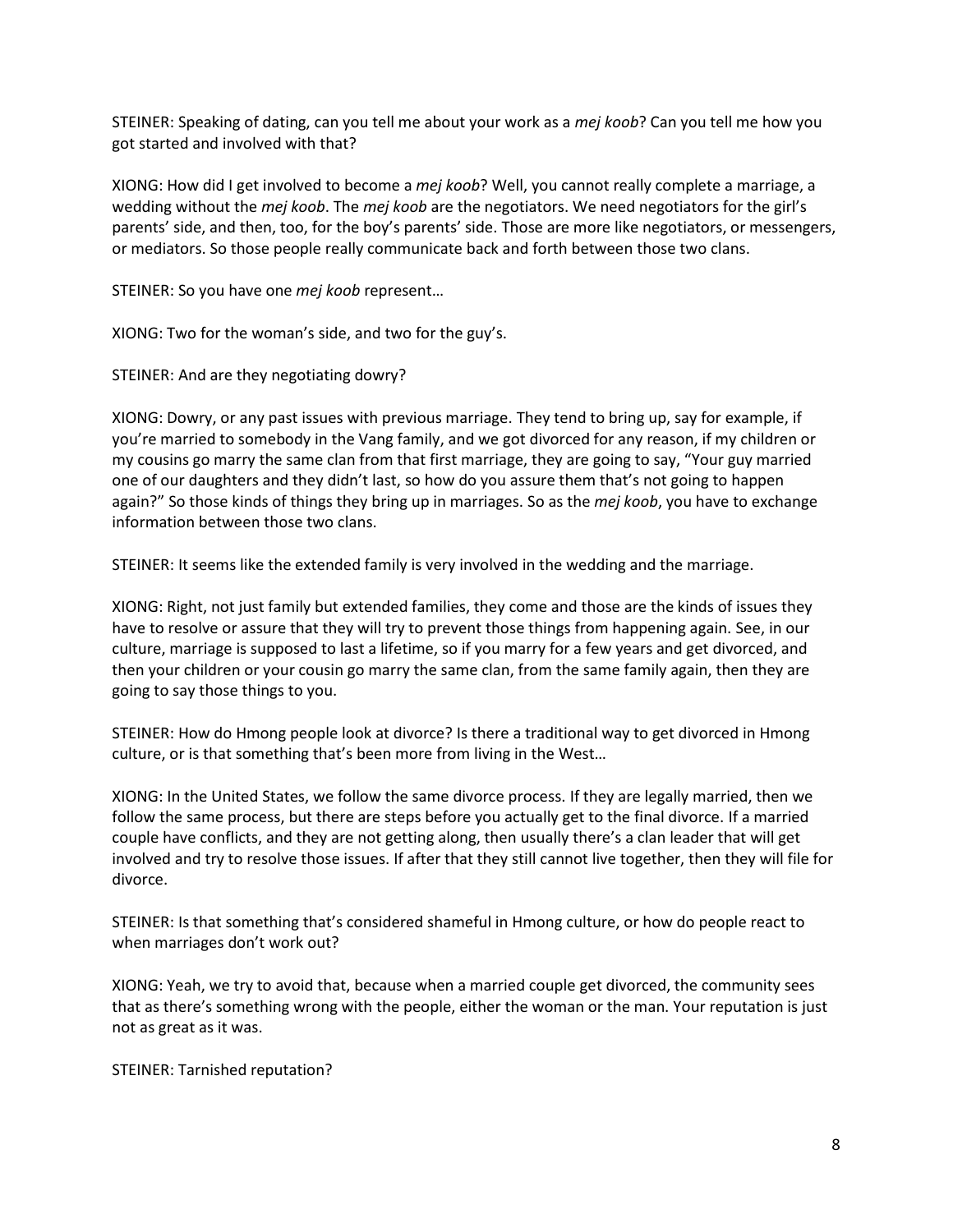XIONG: Yes. So that's why people try to stay away from getting divorced unless it's necessary.

STEINER: And hopefully the *mej koob* helps that to not happen.

XIONG: Well, the *mej koob* do the weddings, but after that they don't deal with that. Usually, there's a clan leader that will be responsible for making sure that they work together and try to stay married. If after that clan leader talked to them and they're still not happy, then they can go to the girl's parents' clan leader to see if they can do anything, too. But if after that it still can't work out, then there's not much you can do, and you can get divorced.

STEINER: With the *mej koob* ritual, you said there are two *mej koob*. How are they chosen?

XIONG: Well, if you know how to do it, and you do it well, and you are available, so that's how you get chosen.

STEINER: OK, so they don't have to draw from a specific clan?

XIONG: No, but say if my son marries somebody in the Vang family, then the *mej koob* from my side could not be the same last name as us, but any other last name can do the *mej koob*.

STEINER: And what is your relationship to the other *mej koob* that you're working with, is it usually someone you know well?

XIONG: No, usually you don't know, but when you get to their house, that is when they will introduce those two people. You go ask them "Who are those people? Do they have a *mej koob* already?" and then they would introduce you to the *mej koob*, and then you can start that process with them.

STEINER: What is your interaction with the other *mej koob*, what kind of things do you have to talk about with them, or what rituals do you have to do with them?

XIONG: Well first we have to talk to them and say that we are just doing the weddings for those families, and we have nothing against each other, so we should call each other friends, and then get to know them, know their last name, basic information. And then usually the *mej koob* drink a lot of alcohol.

## STEINER: What kind of alcohol?

XIONG: Beer. So anytime you say something, you have to drink a little bit before you start saying what you are going to say. So it's a long process, and the other thing that they are looking for in a *mej koob* is that you have to be available, you have to be able to drink, don't talk more than you have to, that you can still do your job when you're drinking. So it's not easy to do [Laughter]. A lot of people can learn it, but because they have a little bit of drink, they cannot concentrate or stay focused. Those people do not get used very much.

STEINER: I see. Is the beer they use just normal beer, or is it special, do they brew beer for the event?

XIONG: No, it's just normal beer. Bud Light.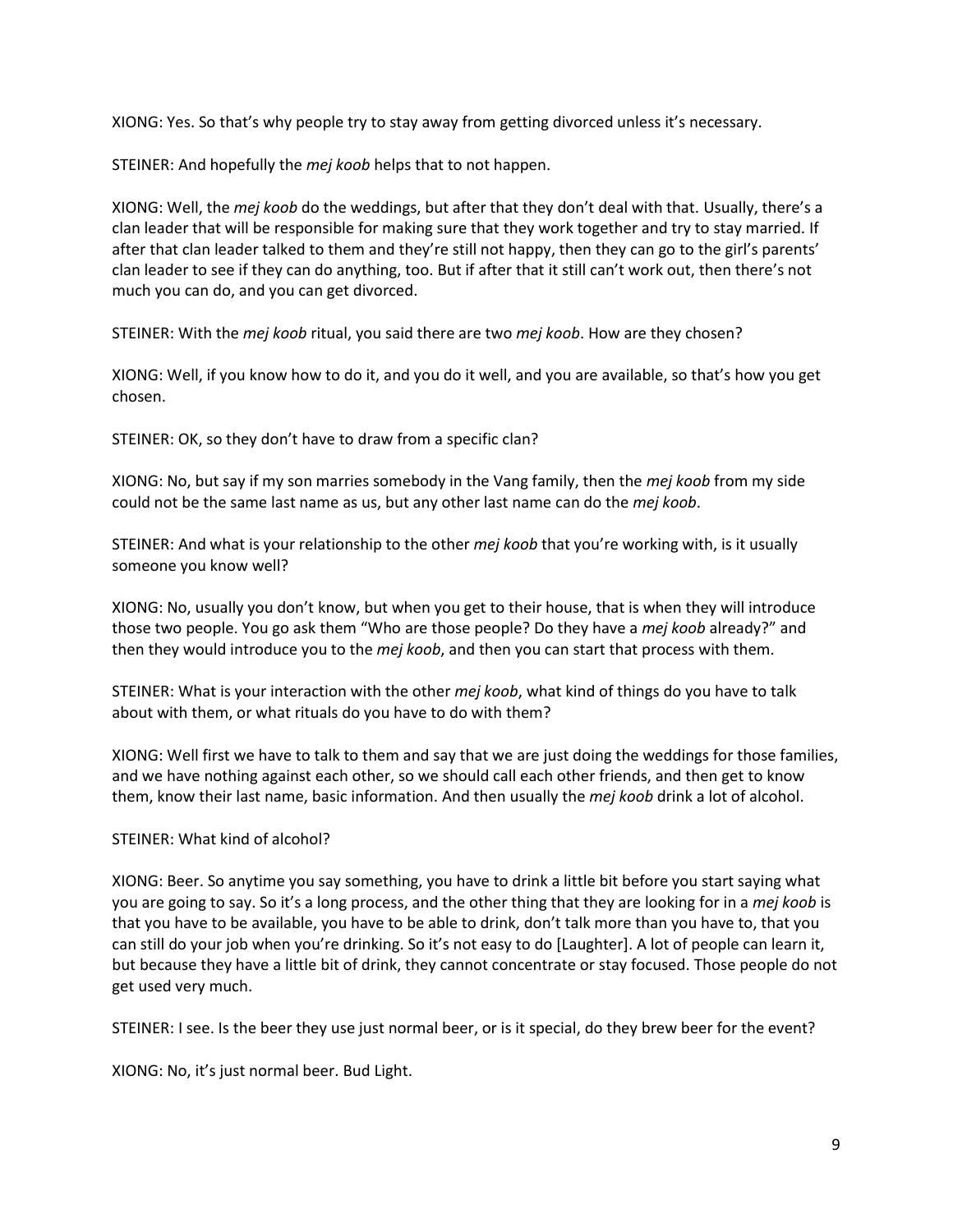STEINER: [Laughter] Very Wisconsin! The drinking, do the bride and groom and the whole wedding party participate in that?

XIONG: The bride and groom do not drink with the *mej koob*. The *mej koob* is in the negotiating process, and once they're done with that they will have a meal that everybody will participate in. Usually the girl does not come and sit at that table, because I don't know why. Even though it's for her, the wedding, she won't be in there.

STEINER: Oh, OK. The table where the *mej koob* are sitting?

XIONG: Yes, the *mej koob* and all the relatives, she will not be sitting in there.

STEINER: I see. But at the table, are her family and the groom's family with the *mej koob*?

XIONG: No, not even that. See, it's a tradition that I think we need to change some of that, too. When you're eating and drinking, it's usually the men.

STEINER: So it's a very male dominated ceremony.

XIONG: Yes. The women can have separate tables, but they don't drink.

STEINER: OK, I see, so the drinking at the wedding is for the men.

XIONG: Mostly, but these days the younger girls do drink, too, but they will not come and sit at the tables. They just drink around.

STEINER: So some of those gender roles are changing a little bit.

XIONG: Yeah, I see that the younger girls start drinking to, so hopefully someday they can join is at the big table.

STEINER: Do you think that for you is that fine or good that it's sort of a male space, or do you think that this should change, or is it not matter so much to you?

XIONG: [Sigh] You know for me, I'm pretty open for both genders to be there, but it's a tradition that has been practiced for a long, long time, and even though we ask the woman to sit, they would not. So it's not that we don't want them there, they know that they shouldn't be, so they don't.

STEINER: They also have a sense of wanting to maintain their reputation maybe in the culture?

XIONG: Yeah, they just know that it's not their role to be at the table.

STEINER: So drinking, if women drink is that kind of frowned upon in Hmong culture?

XIONG: Well again, society has changed, so not very much anymore.

STEINER: Why did you decide to become a *mej koob*?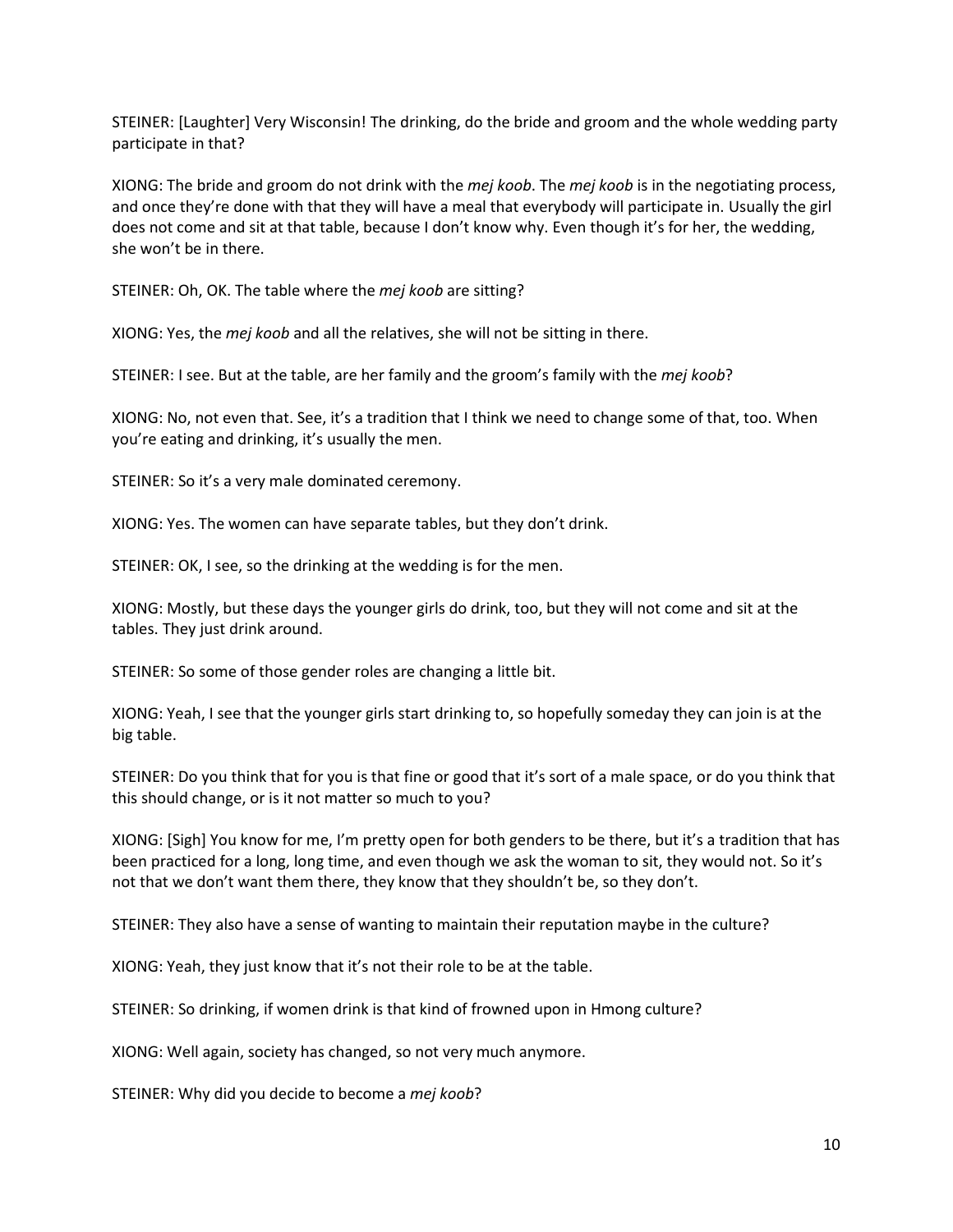XIONG: Well, first they are people that are necessary to complete the wedding, and the older generations are retiring and not too many people are available to do that, so I just decided to do that.

STEINER: And what was the process of learning to do that, who did you learn from?

XIONG: Actually, the first time I went I didn't know anything so I just went with the other *mej koob* and gained some basic experience. From there, there was a class that was offered at the Hmong Mutual Assistance Association in Menomonie, so attended one class there and then from there, there was another class offered here in this building the same year, so I attended both classes back in 2000. So I've been doing that since.

STEINER: And what was that training like, they just walked you through what to say?

XIONG: What to say and some hands-on practice, too.

STEINER: Hands-on in what way?

XIONG: Like just pretending.

STEINER: Oh, I see. Is that something your family wanted you to do, or is that something you decided yourself?

XIONG: Yes, just what I wanted to do.

STEINER: How old were you when you started doing that?

XIONG: Well, I'm forty-nine now, so I've been doing it for eighteen years, so I was about thirty-one.

STEINER: Were you already married at that point?

XIONG: Oh, yeah.

STEINER: Is that kind of required of the *mej koob*, that they should be married?

XIONG: Nope, you start as young as you can, if you want to. But the thing is, when you are *mej koob*, you have to be able to drink.

STEINER: So a little life experience is good.

XIONG: Yeah. But the reason I started really late is I came to the United States when I was sixteen, almost seventeen, and I went to school. So learning the English language was pretty hard for me because I came here when I was almost seventeen and they put me right into high school. So learning was pretty hard for me, so I didn't have time to do all the things. I pretty much spent all my time on school.

STEINER: And in Laos you didn't have any schooling really?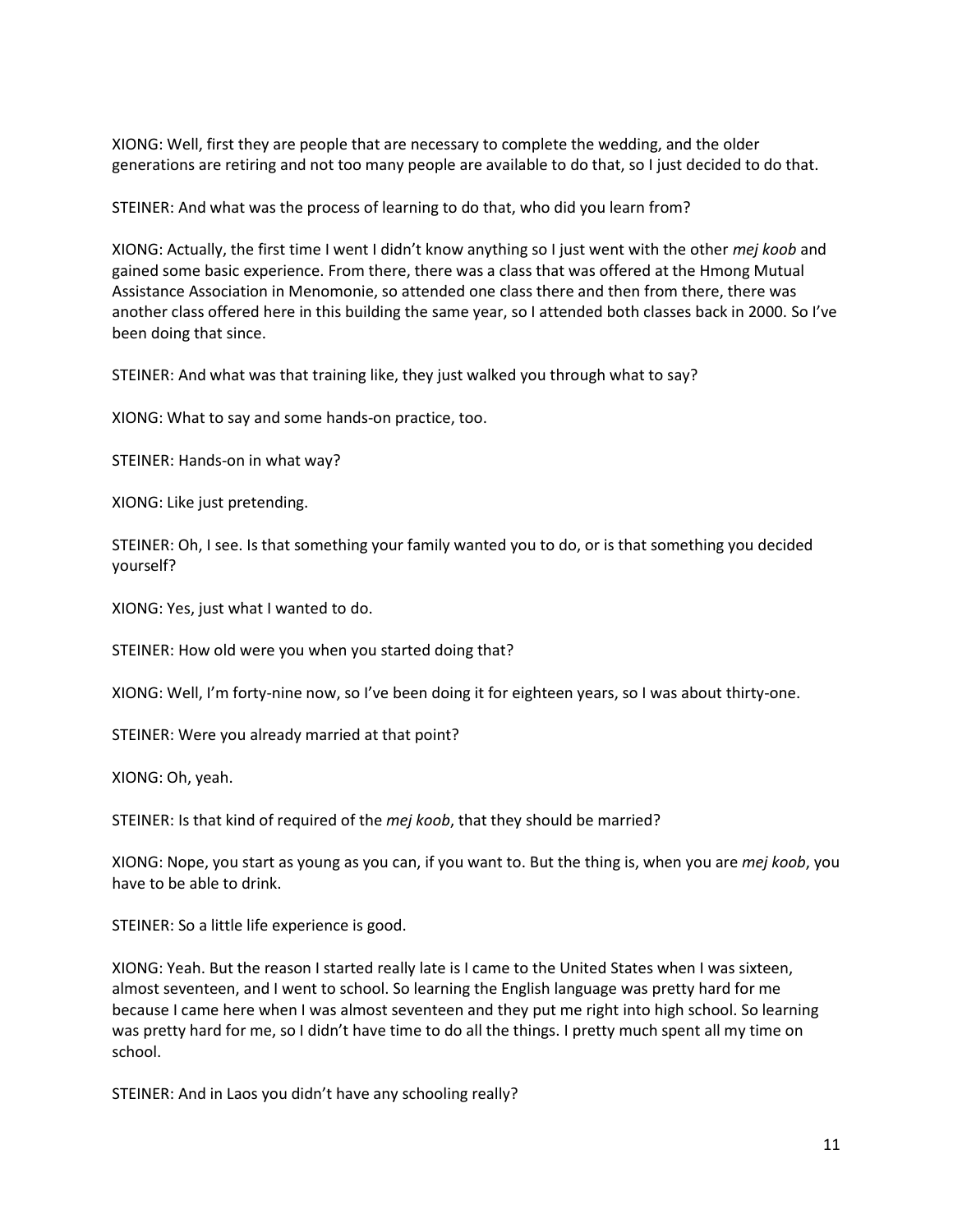XIONG: I grew up during the war, so basically living from village to village or in the jungles throughout my life, so no chance to go to school there.

STEINER: So could you read and write when you came here?

XIONG: When we came to Thailand, in a refugee camp in Thailand, I did learn English for almost two years. So I did have some very basic English, but it's still hard when they put you in high school when I came here.

STEINER: Was that kind of a shock all of a sudden to be in this school system, coming from refugee camps and then into a school system, what was that like for you? Were there a lot of other Hmong people your age there as well?

XIONG: Yes. I actually came to Rice Lake in '85, so I went to school there until '87. There were, I think, four or five Hmong people attending that high school. But when I came here and attended Memorial High School, there were more Hmong people my age there.

STEINER: So you were all in it together. Did you learn to read and write Hmong language ever?

XIONG: In Thailand. So when I came to Thailand, I didn't know anything about reading and writing. So I learned English, and then two different types of Hmong writing, then Thai and Lao. So you have those four or five languages to learn at the same time. It was pretty hard.

STEINER: Did you grow up speaking both Hmong and Lao?

XIONG: No, just Hmong. Lao and Hmong are two very different languages.

STEINER: So do you speak Thai or Lao at all now?

XIONG: Now, yes, i did study for two and a half years in Thailand, so I can speak the basic, I can get by.

STEINER: Coming to the U.S., has education been important for Hmong families to try to, because obviously you've gone from not being able to read and write to having a Master's degree in a pretty short amount of time.

XIONG: Education is always important and promoted by Hmong parents. But the reason many people could not read and write in Laos is because the lack of schools. I would say that there were some discriminations, again against women, in Laos. Because when you were a woman, they didn't really let you go to school very much, but the boys got to go to school more. But now it's changed. Both genders can go to school there, and that's one of the things that I've seen change in Laos, too.

STEINER: Is being educated in traditions important for Hmong people, too, like to educate their children in Hmong traditions?

XIONG: Yes, they always see education as an important thing to learn, and that's one of the ways to get good jobs, so they always promote that.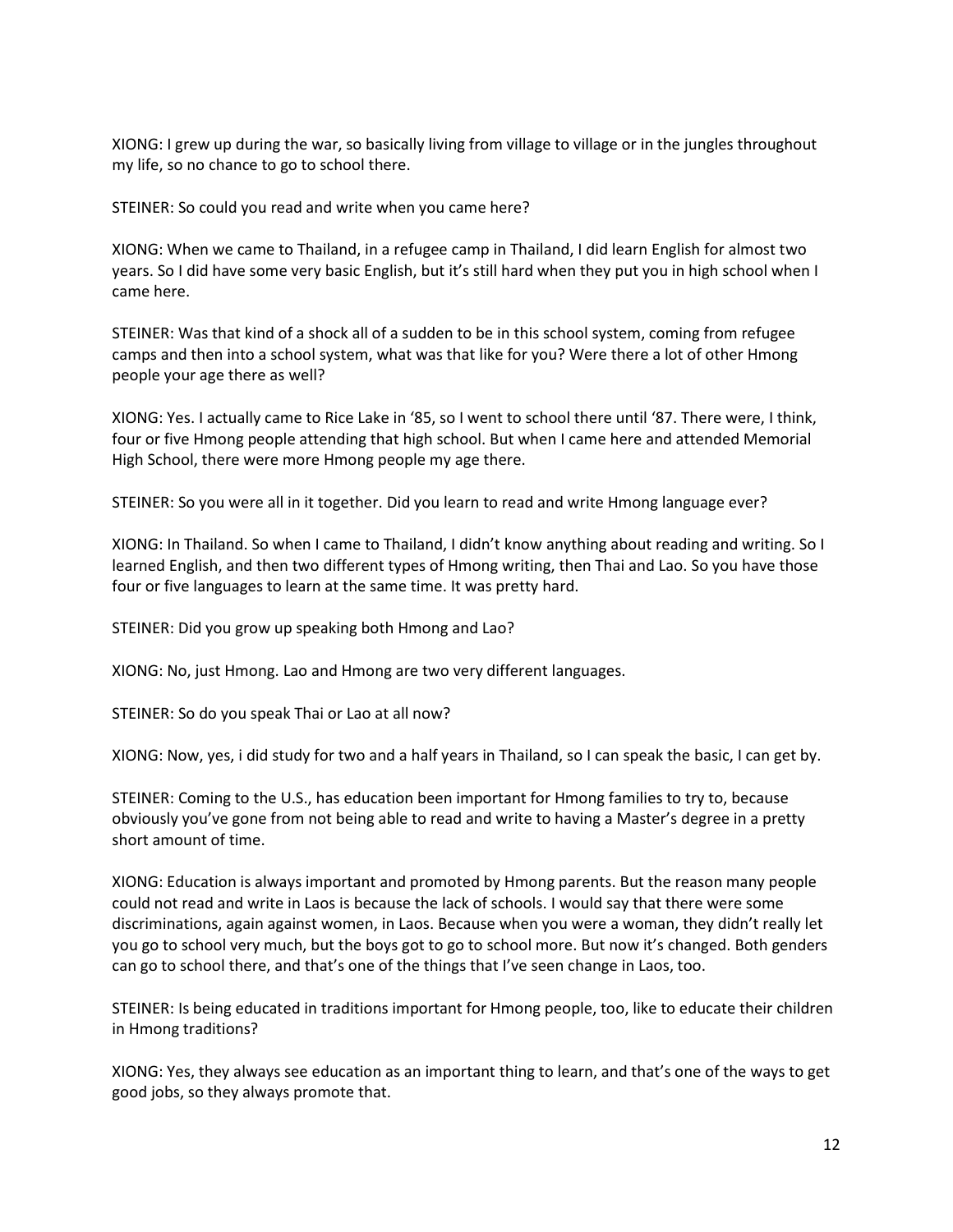STEINER: What is this basket that you have here?

XIONG: So in Laos, we use this to carry crops from the farm. This basket is called *kawm*. So you use it to carry crops from the field. But the reason I brought this today is that when you do weddings, this is what you use to carry stuff to go from your son's parent's house to the other family. So when you *mej koob*, you bring like a bottle of water, a container of salt, a little bit of rice, maybe eight or ten spoons. You bring cooked chicken and rice for lunch during your trip from the guy's home to the girl's home. So in Laos you'd need to carry this, otherwise it could take a day long, if you don't have this to carry those, you have nothing to eat. So that is one of the reasons we still use it today. We don't really need to do that, but it's a tradition, so we just do that. We don't really have to anymore because these days it doesn't matter where the person lives, we just drive there.

STEINER: Does it have a name, the basket?

XIONG: *Kawm*.

STEINER: Can you write that down for me?

XIONG: In Hmong? K-A-W-M. And I also brought this. This is called the umbrella, it's used to protect the bride's and groom's souls when you do weddings. Traditionally, they believe that when they are newly married, everybody likes them, so they will come and try to disrupt you or take away your soul, and that's why we have this umbrella.

STEINER: So you hold that over the couple?

XIONG: You don't really do that, the *mej koob* just have to carry that.

STEINER: OK, so it's sort of a spiritual armor?

XIONG: Yes.

STEINER: I see. Does this mean anything?

XIONG: I'm not sure what the meaning is, but it's just one cloth that you wrap around it.

STEINER: Did you put that on there?

XIONG: Yes, I put it on it.

STEINER: But that's something that all these umbrellas have?

XIONG: They the *mej koob* have to do it.

STEINER: What's that called?

XIONG: *Siv ceeb*.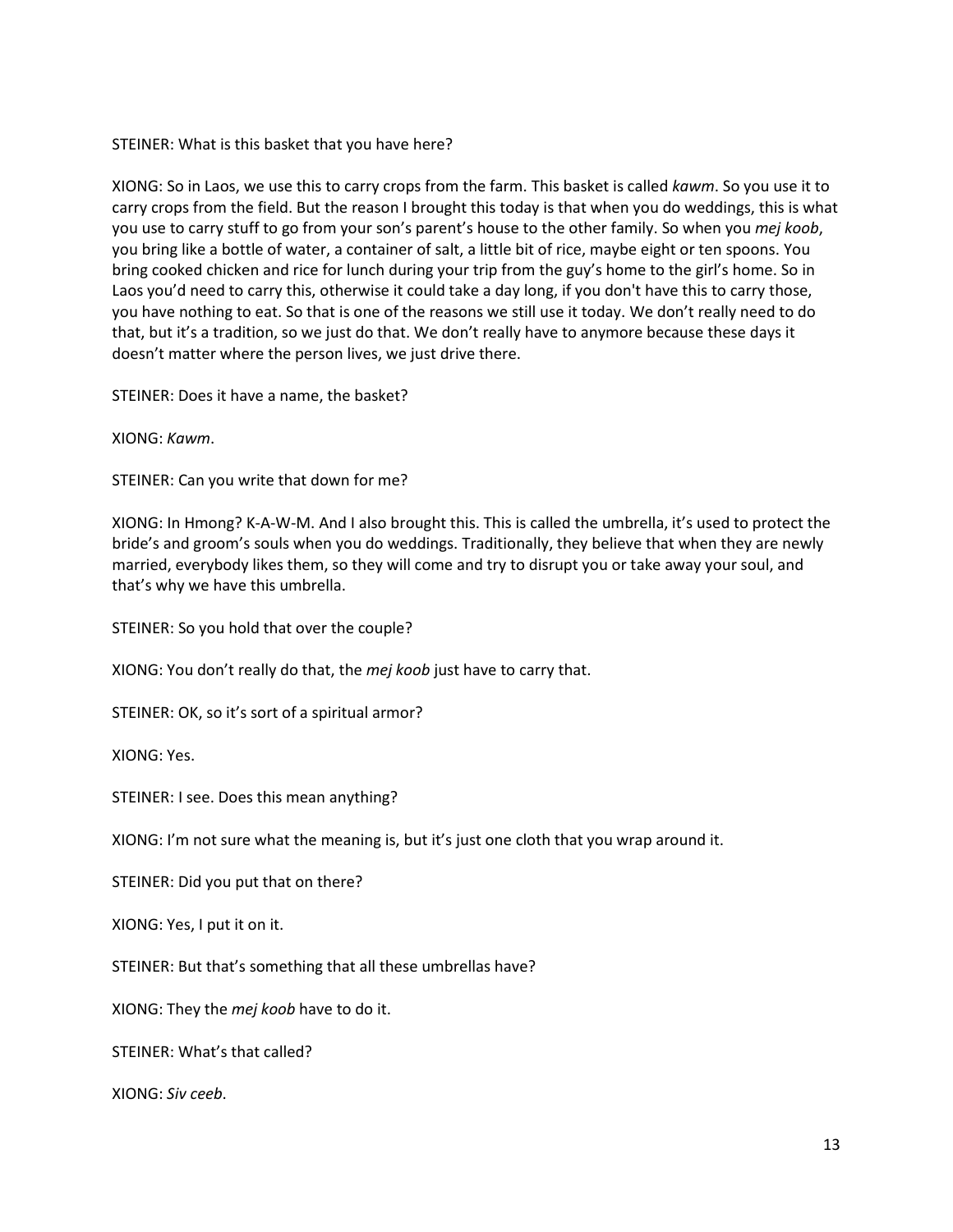STEINER: And that protects the couple from…

XIONG: Protect their souls from, I guess, getting away from devils or evil spirits.

STEINER: I see. Do Hmong believe in a lot of different kinds of spirits?

XIONG: I guess so [laughter]!

STEINER: Do you believe in different kinds of spirits?

XIONG: Well, to me, I don't really believe that much because the tradition and the culture, they just do that, so I just do it. So I really don't believe even God or, I just do what they say, I don't really believe that there is something there.

STEINER: It's meaningful for you as a tradition rather than as a…

XIONG: Yeah, rather than is someone going to protect me.

STEINER: Why do you think that still is meaningful for you, is that identity that's meaningful for you even though you don't literally believe in it?

XIONG: It's belonging to the group or it's a sense of belonging. You just have to do something. You can't just stay by yourself and not do anything.

STEINER: That's true. Are there a lot of Hmong that do literally believe?

XIONG: I think there are a lot, yeah.

STEINER: Vincent invited me to attend a shaman ritual on Sunday, so do you practice shamanism at all?

XIONG: Oh! That's something that you cannot learn. It's somebody that make you do those, you cannot just learn to do it.

STEINER: You have to have the spirit inside of you?

XIONG: Right.

STEINER: So the shaman is somebody that's sort of born with that power rather than learning about it?

XIONG: Right, right.

STEINER: I covered pretty much everything that I wanted to cover, with the music, and the weddings, and rituals and stuff. I was going to ask, where was that made, did you get that from Laos?

XIONG: These were made in Laos, too.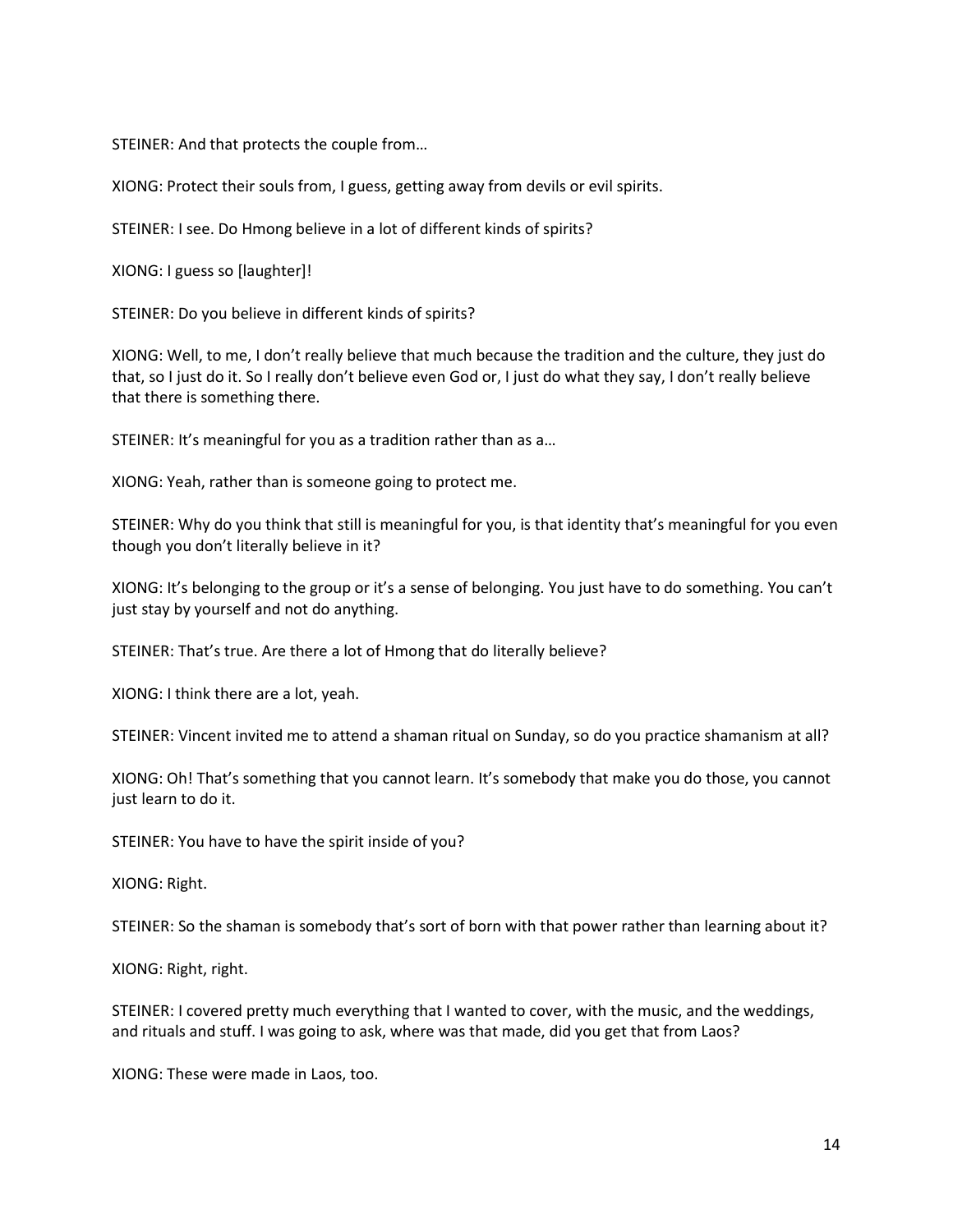STEINER: OK, are there people here that still do basket weaving?

XIONG: Well, they don't have the materials. These are made from rattan. I'm sure you've heard of that.

STEINER: Yes, I have heard of that. So you have to import these?

XIONG: Yes, these are imported.

STEINER: And you brought these with you or you got it here?

XIONG: No, I just bought it from Minnesota, because they imported a lot of these to Minnesota.

STEINER: OK. Is there anything that I didn't ask you, that you think I should ask you?

XIONG: I don't know. I know a lot of things, so if you have questions about specific things, you can call me, and if I don't know I can find that out from somebody else.

STEINER: Alright, well thank you so much.

XIONG: Yes, so there are many people that know more than me, and they have more knowledge than me.

STEINER: Oh, this is good to try to get a survey of people's practices and traditions, so this is good.

XIONG: So Vincent was talking to me about how we can decorate our Hmong Mutual Assistance Association facilities to kind of represent our people, and I say one of these [*qeej*] should hang on the wall, because like I said before, it's a symbolic instrument of the Hmong people. So you need to have at least one of these someplace.

STEINER: Maybe the museum could look into acquiring some of these objects for the display.

XIONG: And this *paj ntaub*, they basically make Hmong people do different things to represent our culture.

STEINER: Yes, those are beautiful. I saw you have one more sticker on there that's a deer, I thought that was kind of cool. On your *qeej*.

XIONG: Oh, yeah, I just love to decorate my things.

STEINER: That's nice. You got into hunting here in the U.S.?

XIONG: Yes.

STEINER: Are there a lot of Hmong people who hunt?

XIONG: I think so.